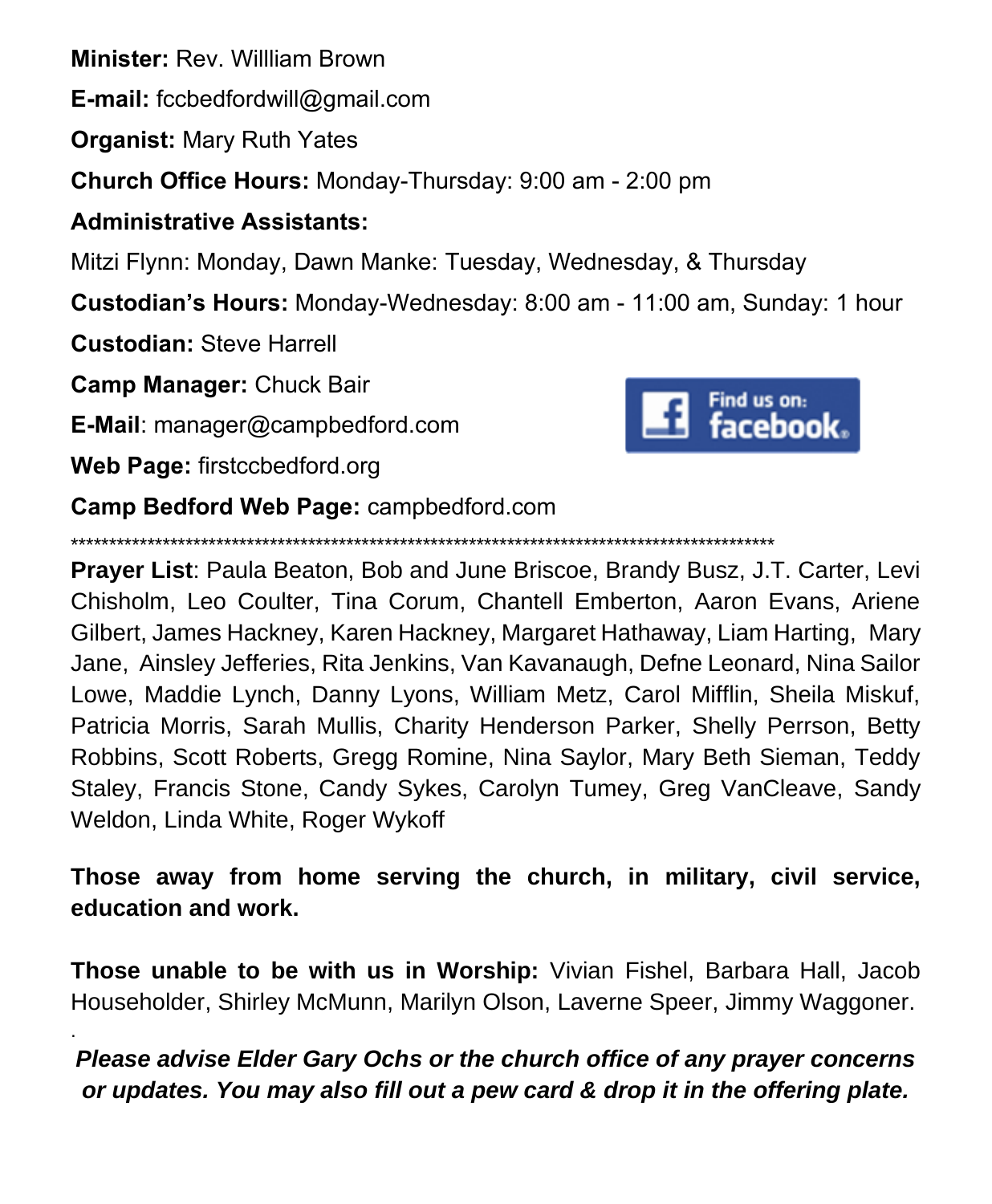

First Christian Church (Disciples of Christ)

1101  $15^{th}$  Street

[www.firstccbedford.org](http://www.firstccbedford.org/) 812-275-4497 Bedford, IN 47421 office@firstccbedford.org

Reaching Outward to Connect People with God's Abundance



May 29, 2022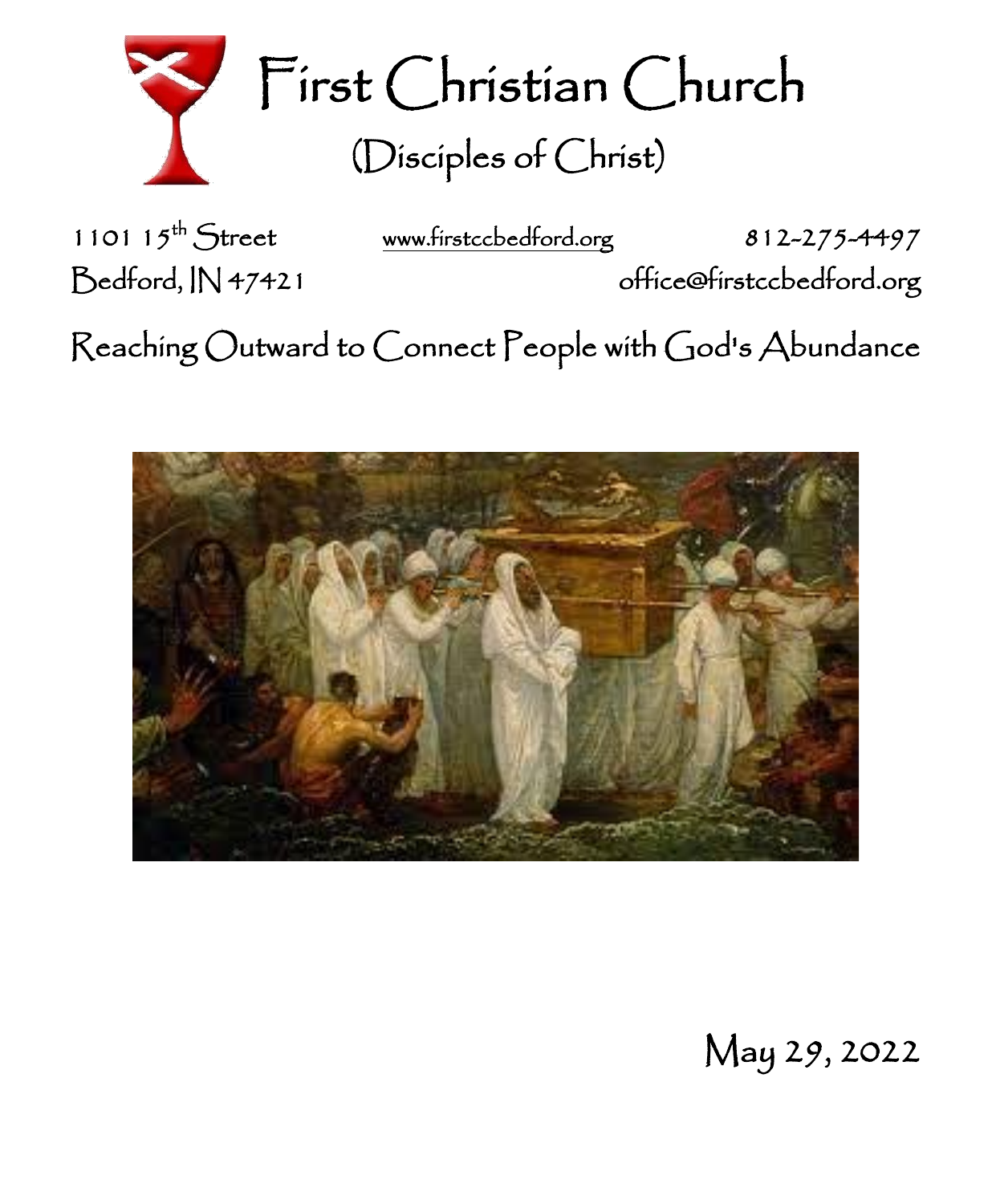## **May 29, 2022 SERVICE OF WORSHIP 10:30 am**

*Please complete the cream-colored card located in the back of each pew and place it in the offering plate. Help us by filling out the card as completely as you can. You may also use the card to inform the office of any prayer requests, joys, concerns, upcoming events, changes, etc. Turn off cell phones as they may interfere with the live stream. Thank you.*

**\*Please Stand (as you are able)**

\*\*\*\*\*\*\*\*\*\*\*\*\*\*\*\*\*\*\*\*\*\*\*\*\*\*\*\*\*\*\*\*\*\*\*\*\*\*\*\*\*\*\*\*\*\*\*\*\*\*\*\*\*\*\*\*\*\*\*\*\*\*\*\*\*\*\*\*\*\*\*\*\*\*\*\*\*\*\*\*\*\*\*\*\*\*\*\*\*\*\*

**Prelude Duo for Two Trumpets - Corelli** Jim Kirkman - Trumpet & Ray Bradway - Trumpet

## **\*Call to Worship** Jack Maxwell

|               | Leader: There are different gifts,          |                             |                     |  |
|---------------|---------------------------------------------|-----------------------------|---------------------|--|
| All:          | But it is the same Spirit who gives them.   |                             |                     |  |
| Leader:       | There are different ways of serving God.    |                             |                     |  |
| All:          | But it is the same God who is served.       |                             |                     |  |
| Leader:       | Each one is given a gift by the one Spirit, |                             |                     |  |
| All:          | To use for the common good.                 |                             |                     |  |
| Leader:       | Together we are the body of Christ,         |                             |                     |  |
| All:          | And individually members with one another.  |                             |                     |  |
| *Opening Hymn |                                             | The Church's One Foundation | #272 (vs. 1, 3 & 5) |  |
|               |                                             |                             |                     |  |

**Pastoral Prayer Pastoral Prayer Rev. William Brown** 

**Lord's Prayer** All

**Our Father, who art in heaven, hallowed be thy name. Thy kingdom come. Thy will be done on earth as it is in heaven. Give us this day our daily bread and forgive us our sins as we forgive those who have sinned against us. And lead us not into temptation but deliver us from evil. For thine is the kingdom, the power and the glory forever. Amen.**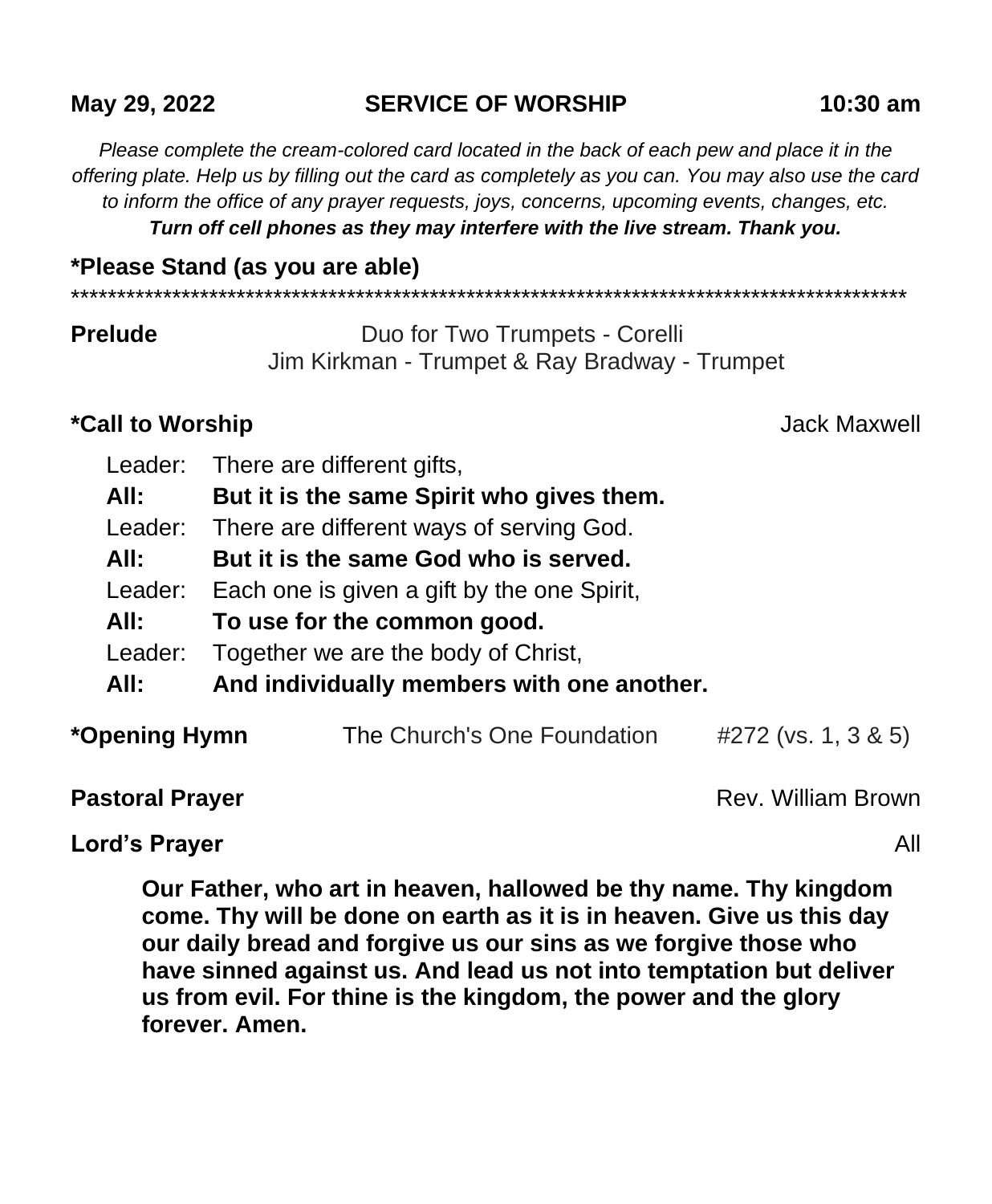| <b>Scripture</b>                                                                                                                                                                          | Joshua 3: 9-17 (NRSV)                                                                | <b>Jack Maxwell</b>       |  |  |  |
|-------------------------------------------------------------------------------------------------------------------------------------------------------------------------------------------|--------------------------------------------------------------------------------------|---------------------------|--|--|--|
| <b>Youth Moment</b>                                                                                                                                                                       |                                                                                      | Maggie Lewis              |  |  |  |
| <b>Special Music</b>                                                                                                                                                                      | Here I Am, Lord - Lloyd Larson                                                       |                           |  |  |  |
| <b>Proclamation</b>                                                                                                                                                                       | Stepping Out in Faith                                                                | Rev. Rick Spleth          |  |  |  |
| <b>Litany of Installation for William Brown</b>                                                                                                                                           |                                                                                      | Rev. Rick Spleth          |  |  |  |
|                                                                                                                                                                                           | <b>*Hymn of Discipleship</b> Called as Partners in Christ's Service #453 (vs. 1 & 2) |                           |  |  |  |
| *Invitation to Giving                                                                                                                                                                     |                                                                                      | Rev. William Brown        |  |  |  |
| *Doxology<br>All<br>Praise God from whom all blessings flow;<br>Praise him, all creatures here below;<br>Praise him above, ye heavenly host:<br>Praise Father, Son, and Holy Ghost. Amen. |                                                                                      |                           |  |  |  |
| *Prayer of Dedication                                                                                                                                                                     |                                                                                      | <b>Jack Maxwell</b>       |  |  |  |
| <b>Communion Hymn</b>                                                                                                                                                                     | In This Very Room                                                                    | #295                      |  |  |  |
| <b>Invitation to Christ's Table</b>                                                                                                                                                       | Rev. William Brown                                                                   |                           |  |  |  |
|                                                                                                                                                                                           | <b>Passing of the Peace</b> Pastor: Peace be with you                                | All: And also with you    |  |  |  |
| <b>Prayer for the Bread and Cup</b>                                                                                                                                                       | <b>Jack Maxwell</b>                                                                  |                           |  |  |  |
| <b>Communion Music</b>                                                                                                                                                                    | I Come With Joy - Charles Callahan                                                   |                           |  |  |  |
| <b>Words of Institution</b>                                                                                                                                                               |                                                                                      | <b>Rev. William Brown</b> |  |  |  |
| <b>Taking of the Bread and Cup Together</b>                                                                                                                                               |                                                                                      |                           |  |  |  |
| *Closing Hymn                                                                                                                                                                             | We Call Ourselves Disciples                                                          | #357 (vs. 1 & 5)          |  |  |  |
| *Blessings and Benediction                                                                                                                                                                |                                                                                      | Rev. William Brown        |  |  |  |
| *Postlude                                                                                                                                                                                 | Now Thank We All Our God - Karg-Elert                                                |                           |  |  |  |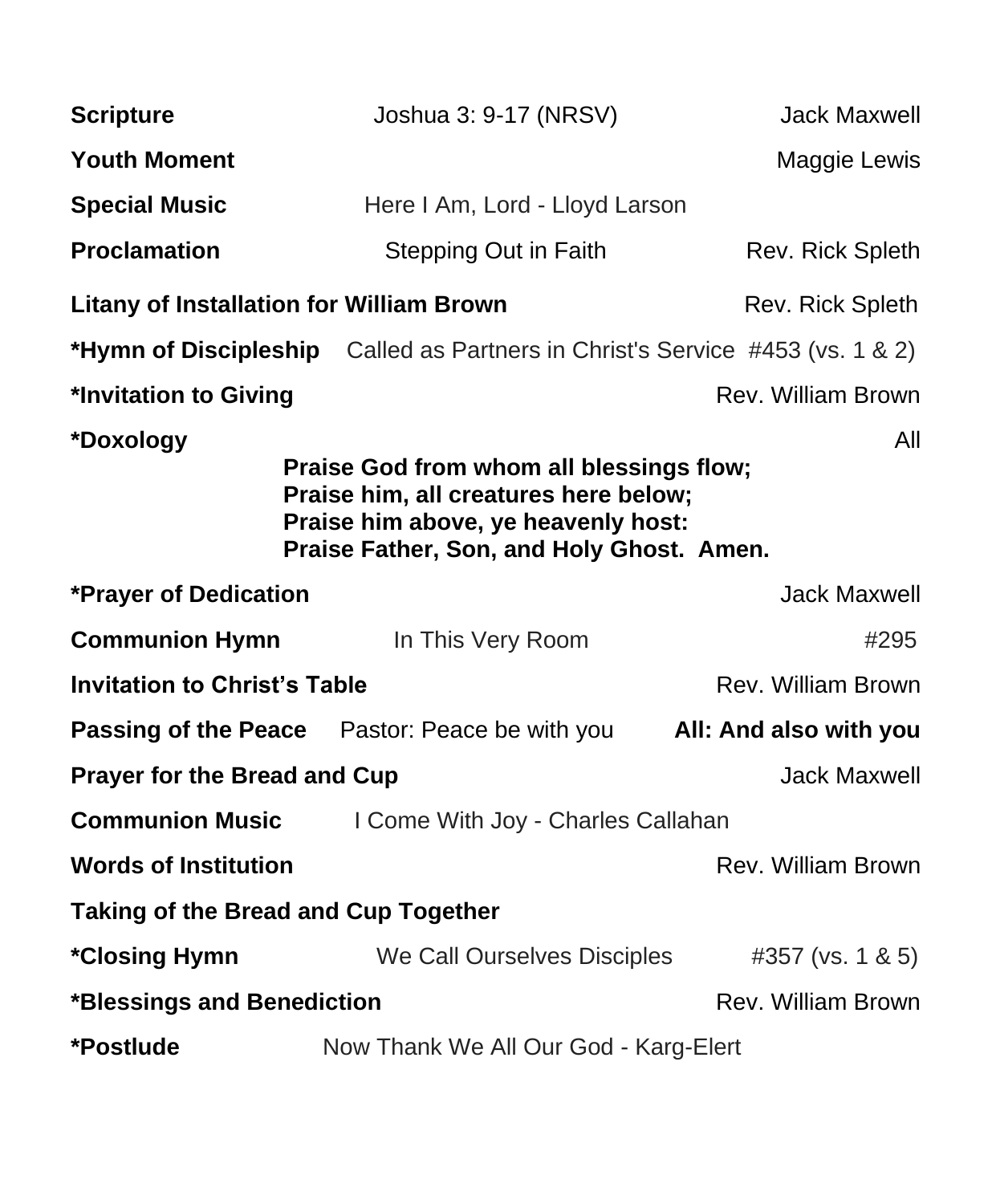

Pentecost Sunday is next Sunday, June 5, 2022.

Please wear RED to church that day to celebrate the role that the Holy Spirit plays in our lives.

#### Notes: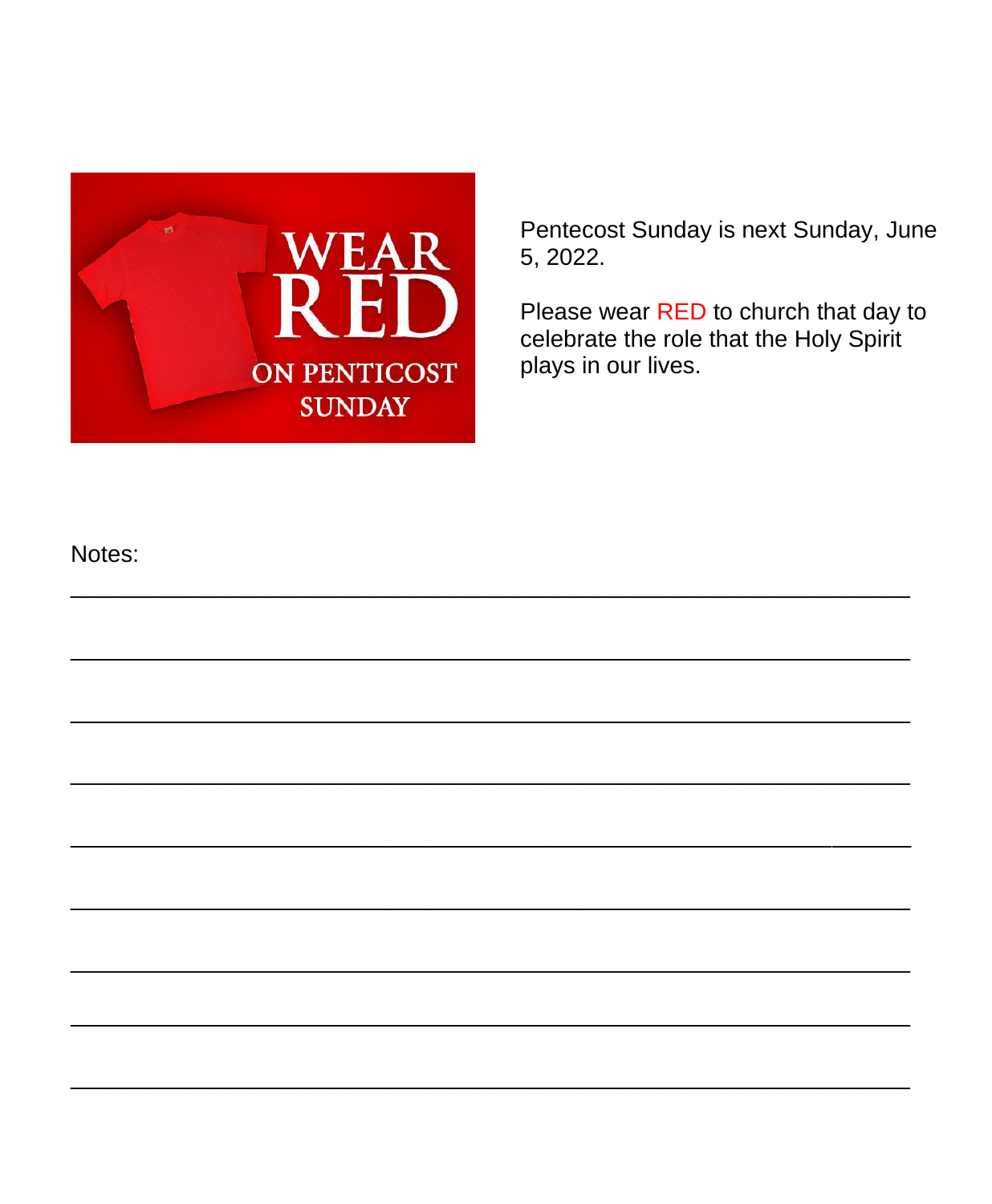

**Outreach Committee Ministry**

We are collecting **CANNED FRUIT** during the month of **June** for **L.I.F.E. Pantry**. Please place all packages in the baskets located in the foyer. *Any food or items you wish to donate are welcome any month.*



## **SERVING SCHEDULE: May**

## Elder: **Jack Maxwell**

**Greeters 15th St** George Sorrells **K St** Linda Smith **Canopy** Michael Bellush

> Steward: **Sarah Holbrook**

## **SERVING SCHEDULE: June**

Elder: **Christie Maxwell**

**Greeters 15th St** Merian Jones **K St** Ginny Jones **Canopy** Bill McFaddem

> Steward: **Bonnie Fye**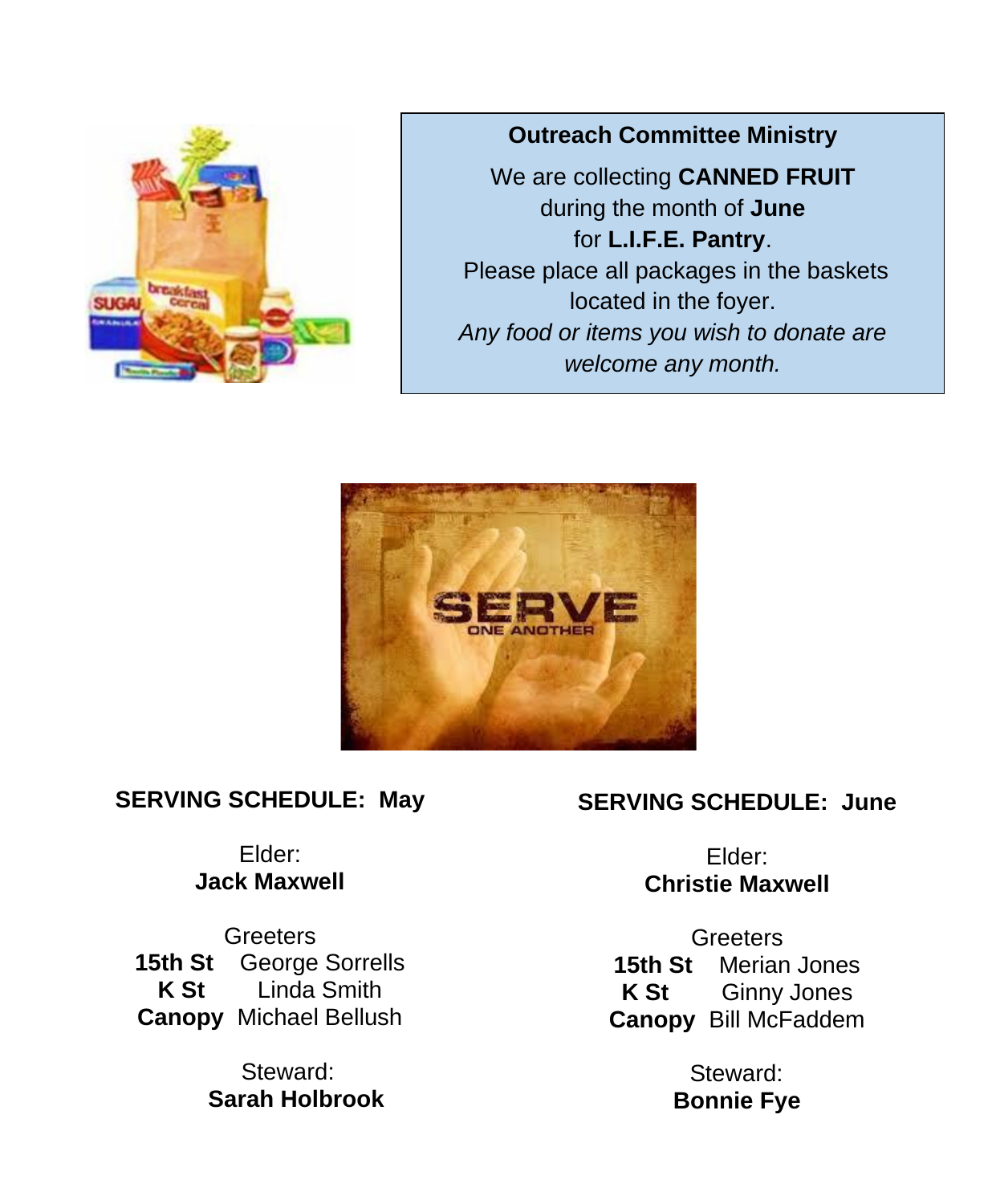#### **Litany of Installation for William Brown First Christian Church, Bedford May 29, 2022**

**Regional Minister**: William, do you accept the responsibilities of the office to which you have been called by this congregation? Do you promise to dedicate yourself to your ministry here?

**William Brown:** Believing with all my heart that Jesus is the Christ, I promise to devote the utmost of my ability to Christ's ministry and to faithfully perform all my duties on behalf of this congregation and the church at large**.**

*The Elders, Deacons and Officers of the congregation are invited to stand.:*

**Regional Minister**: I call upon you to reaffirm your own ministry as Elders, Deacons and Officers in this congregation. will you not only affirm William's ministry but also partner with him in the ministries of Christ in this place?

**Elders, Deacons, and Officers:** We affirm our own ministry, believing with all our hearts that Jesus is the Christ. We promise to continue in our ministry with this congregation, affirming William's gifts of ministry and partnering with him in leadership.